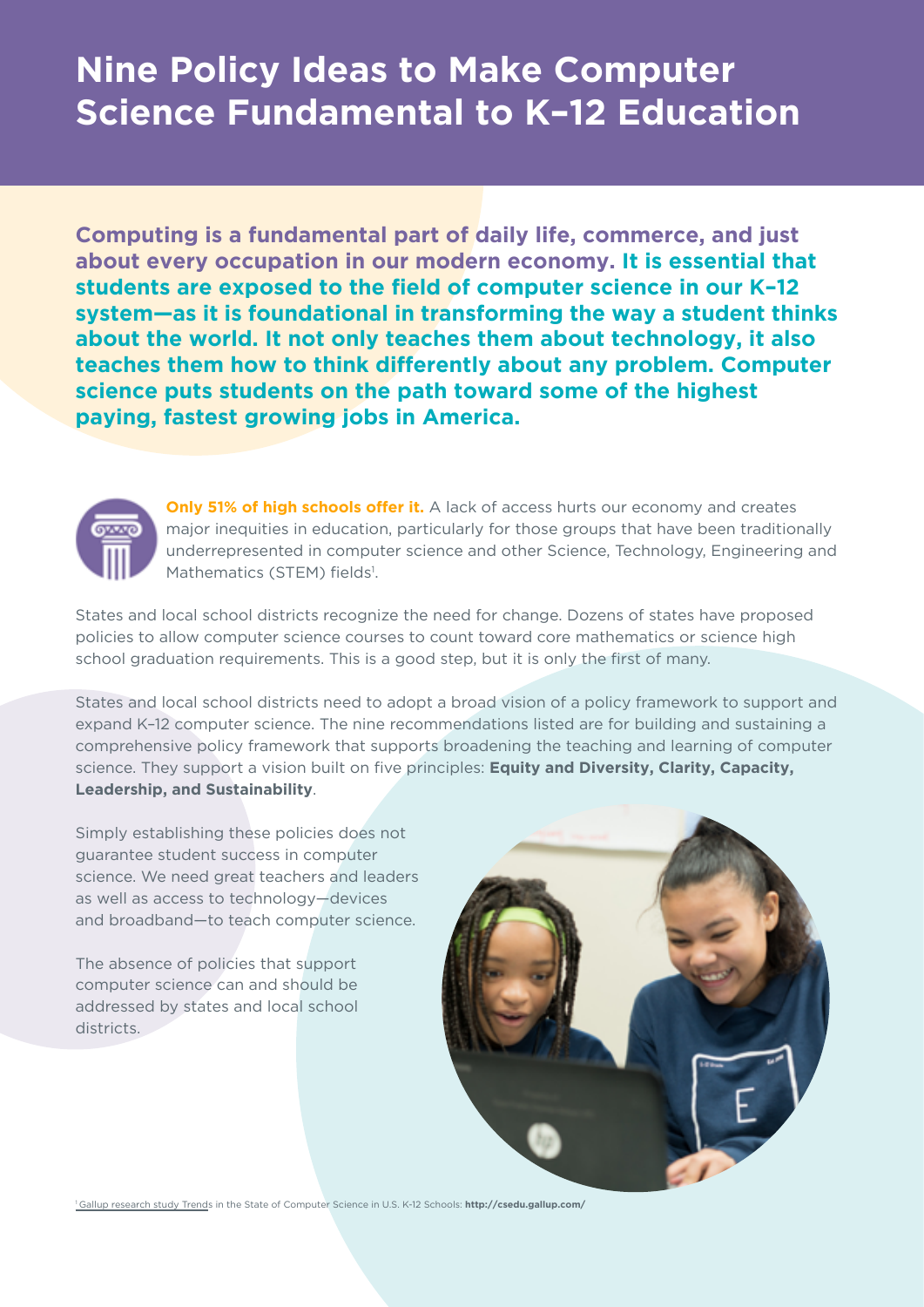# **Nine ideas to make computer science fundamental to K–12 education:**



**These ideas are intended to be a menu of choices** that states have to ensure that computer science is a central part of K–12 education. We recognize that not all states will be in a position to adopt them and many will require years of careful implementation. We have articulated below which policies we believe should have a long implementation pathway to ensure success. Further, these policy ideas may require resources in either funding or time. States should adopt the policies for which they are best positioned and work to ensure that computer science is at the core of our education system. We should not continue to let computer science be marginalized.

We recommend that state officials bring together key stakeholders from the state and local education agencies, representatives from the state's executive branch, local computer science teacher leaders, national groups with expertise in computer science education and industry leaders and legislators to discuss these ideas, identify which are viable and develop plans to implement them.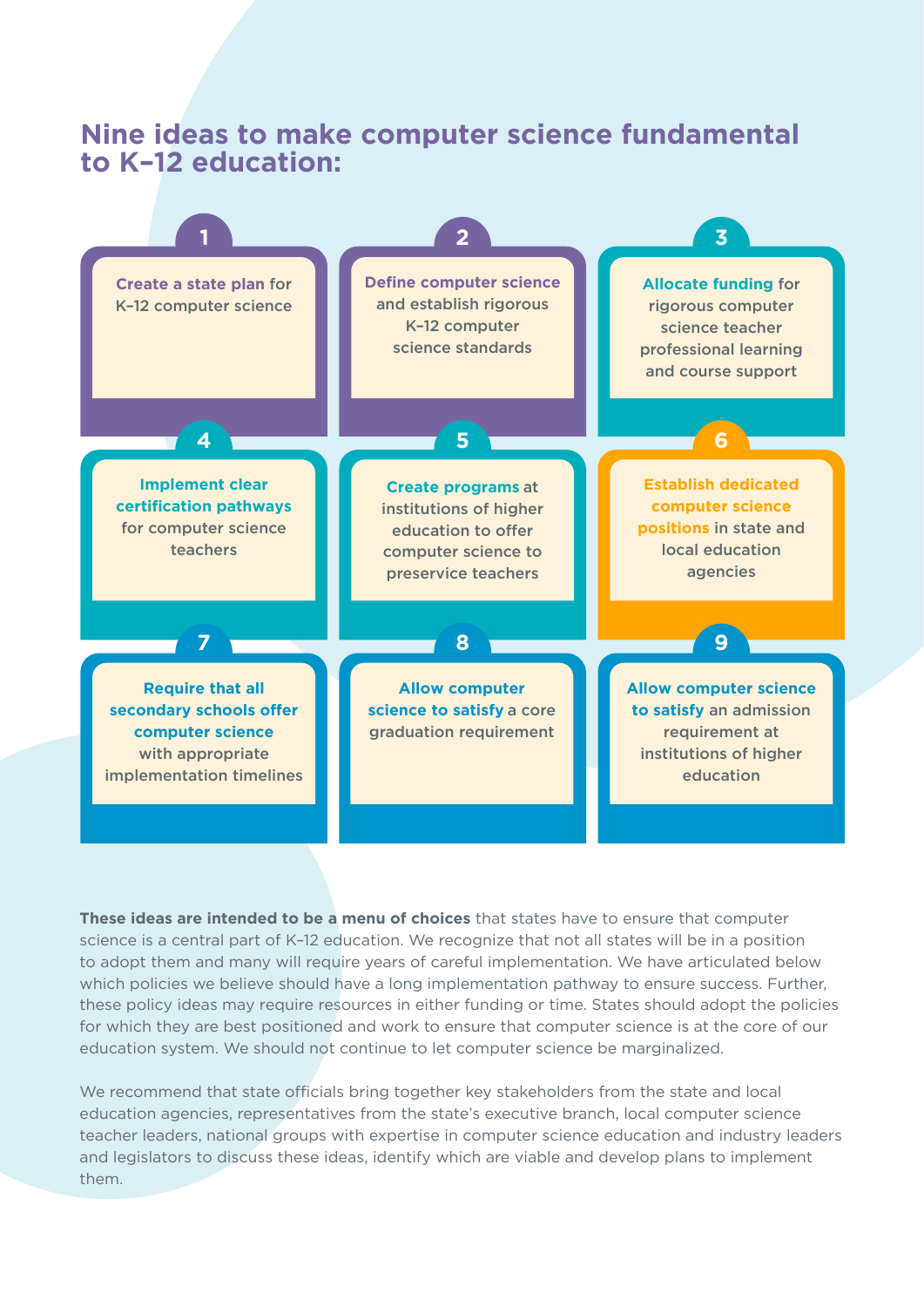# **Equity and Diversity**

Access to and equity within rigorous and engaging computer science courses are top priorities that must be addressed in K–12. Data clearly show females and underrepresented groups (including rural students) do not have access to high-quality computer science content. If unaddressed, we will exclude entire populations from this fastgrowing field.

Equitable access and diversity should be intentionally addressed in each of the nine policy ideas. The result of equitable access should be computer science classrooms that are diverse in terms of race, gender, disability, socioeconomic status, and English language proficiency.

Prioritizing equity and diversity requires policymakers to focus attention on underserved populations and under-resourced schools. To increase equity and diversity during implementation, policy proposals should target schools qualifying for Title I status under the Every Student Succeeds Act and/or rural schools.

In drafting and proposing equitable policies seeking diversity, we recommend including specific language focusing on female students and students from marginalized racial and ethnic groups underrepresented in computer science. For example, in 2015, legislation passed in Washington state called for the creation of a set of comprehensive computer science education policies. It included language indicating that the grant program was "intended to support innovative ways to introduce and engage students from historically underrepresented groups, including girls, low-income students, and minority students, to computer science and inspire them to enter computer science careers."

Increasing diversity in computer science requires careful attention to language and potential policy consequences. Proactively building equity into legislation and other policy proposals ensures access for students who may otherwise never experience a computer science course.

# **Clarity**

**Create a State Plan for K–12 Computer Science** Computer science courses have mostly existed only in secondary education or Career and Technical Education programs and have not been an integral part of a state's education priorities for all students.

Making computer science a fundamental part of a state's system of education means adding an entirely "new" subject to most states. States will need to create roadmaps to address a number of policy and implementation issues to integrate computer science as a new subject into its existing system. The plan should articulate the goals for computer science, strategies for accomplishing the goals, and timelines for carrying out the strategies. Equitable access to K–12 computer science

must be at the foundation of a state's plan. The foundational policies that should be part of a plan should include, at a minimum, full K–12 standards, a roadmap to enable all high schools



in the state to offer at least one rigorous computer science course, and funding sources for computer science professional learning and course support. The elements of that roadmap should include the eight other ideas in this document. An implementation plan can reference this guide to providers of computer science curriculum and professional learning: **https://code.org/educate/curriculum/3rdparty**

### **Define Computer Science and Establish K–12 Computer Science Standards**

High-quality, equitable standards create foundational expectations for all students, rather than just those interested in advanced study, and prepare students for success in a variety of postsecondary, college, and career opportunities. But confusion between computer science and computer literacy or broader technology education goals is a barrier for introducing rigorous and high-quality computer science curriculum into schools. Although states have largely focused on teaching students basic technology literacy and how to **use** technology, our goal is to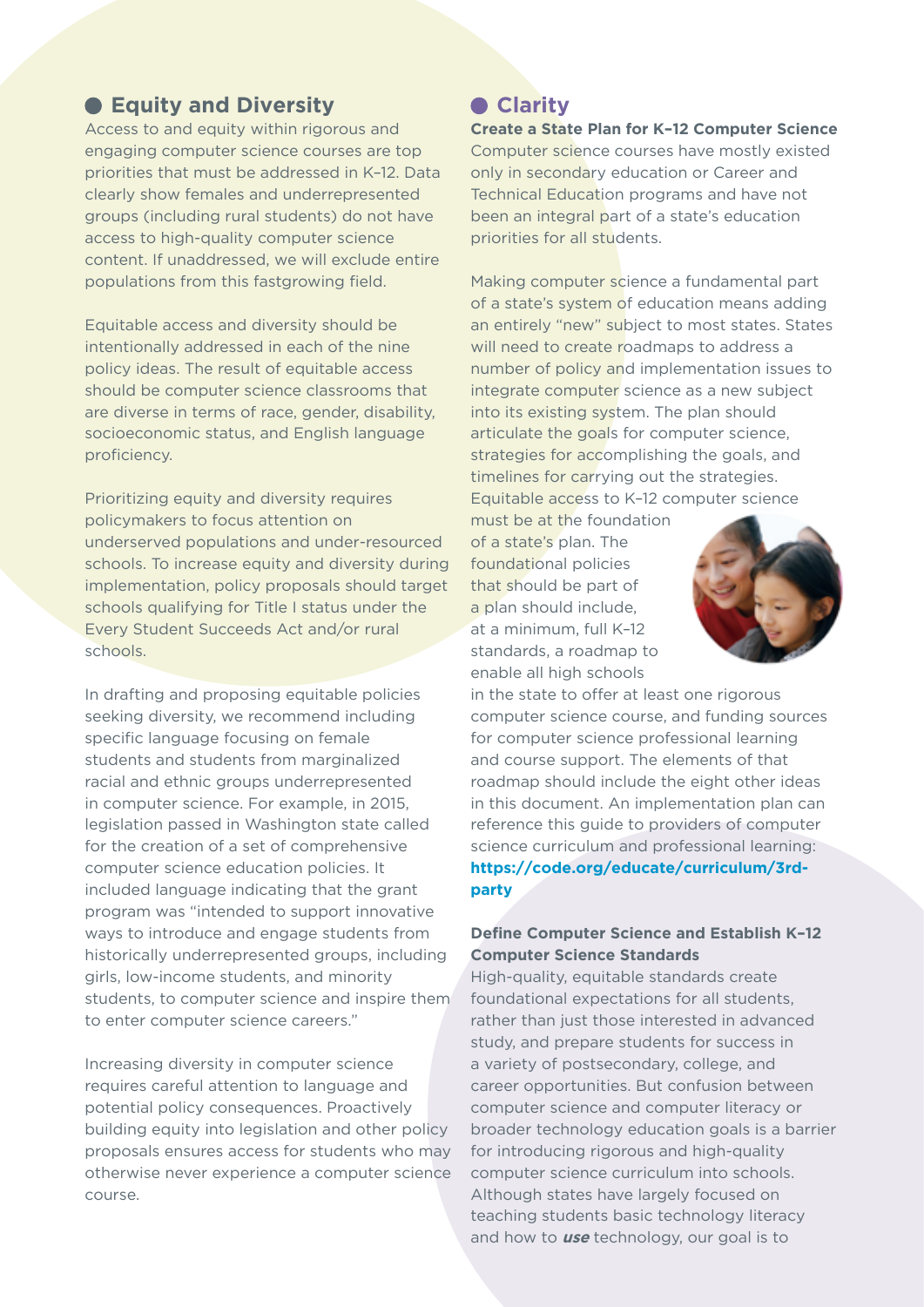teach students how to **create** technology through studying the academic subject of computer science. States should develop discrete standards for computer science education guided by the concepts, practices, and recommendations in the K–12 Computer Science Framework<sup>2</sup>. The Computer Science Teachers Association standards are an example, along with other state-developed examples, of standards $3$  that have been informed by the K-12 Computer Science Framework.

# **Capacity**

### **Allocate Funding for Rigorous Computer Science Teacher Professional Learning and Course Support**

Because computer science courses are often electives, there is a lack of funding for professional learning and staffing support



at the district level for teachers. States should provide resources for professional learning to prepare in-service teachers from diverse backgrounds to teach K–12 computer science. Funding priority should be given to districts in which

a demonstrable effort will be made to engage underrepresented groups. This will expand the capacity for in-service teachers and motivate preservice teachers to pursue teaching computer science.

### **Implement Clear Certification Pathways for Computer Science Teachers**

The expansion of K–12 computer science education offerings is hampered by the lack of qualified computer science teachers which disproportionately affects students from marginalized racial and ethnic groups. By creating clear, navigable and rewarding professional paths tied to content knowledge for computer science teachers, we can grow their ranks and increase equitable access. Existing incentives for teacher endorsements in mathematics (or other high-need STEM fields) should be replicated for computer science teacher endorsements.

As these certification requirements are developed, existing teachers should be grandfathered into any new classifications. In addition, computer science professionals should be encouraged to become teachers through expedited certification processes, ensuring that a transition to the classroom is as seamless as possible.

#### **Create Programs at Institutions of Higher Education to Offer Computer Science to Preservice Teachers**

The computer science teacher shortage should be addressed by exposing more preservice teachers to computer science during their required coursework or by creating specific pathways for computer science teachers. Students preparing to be mathematics, science or broader technology teachers could become computer science teachers in many states if they were exposed to relatively minimal computer science coursework within teacher preparation programs. To meet this goal, states could create scholarship programs for preservice teachers to take computer science courses as part of the teacher preparation pathway. Further, states could create funding incentives for preservice education programs to create pathways in computer science education. Finally, with reforms to state certification programs for computer science teachers, states should expand computer science preparation programs at schools of education.

In addition, to address equity concerns, states should fund partnership opportunities between local school districts and schools of education to create direct pathways for teachers into high-need school districts.

# **Leadership**

#### **Establish Dedicated Computer Science Positions in State and Local Education Agencies**

In order to ensure rapid scaling and statewide support, it is essential that states provide support to—and facilitate the sharing of best practices with—school districts. Creating a statewide computer science leadership position within the State Education Agency will send

<sup>2</sup> www.k12cs.org <sup>3</sup>http://www.csteachers.org/CSTA\_Standards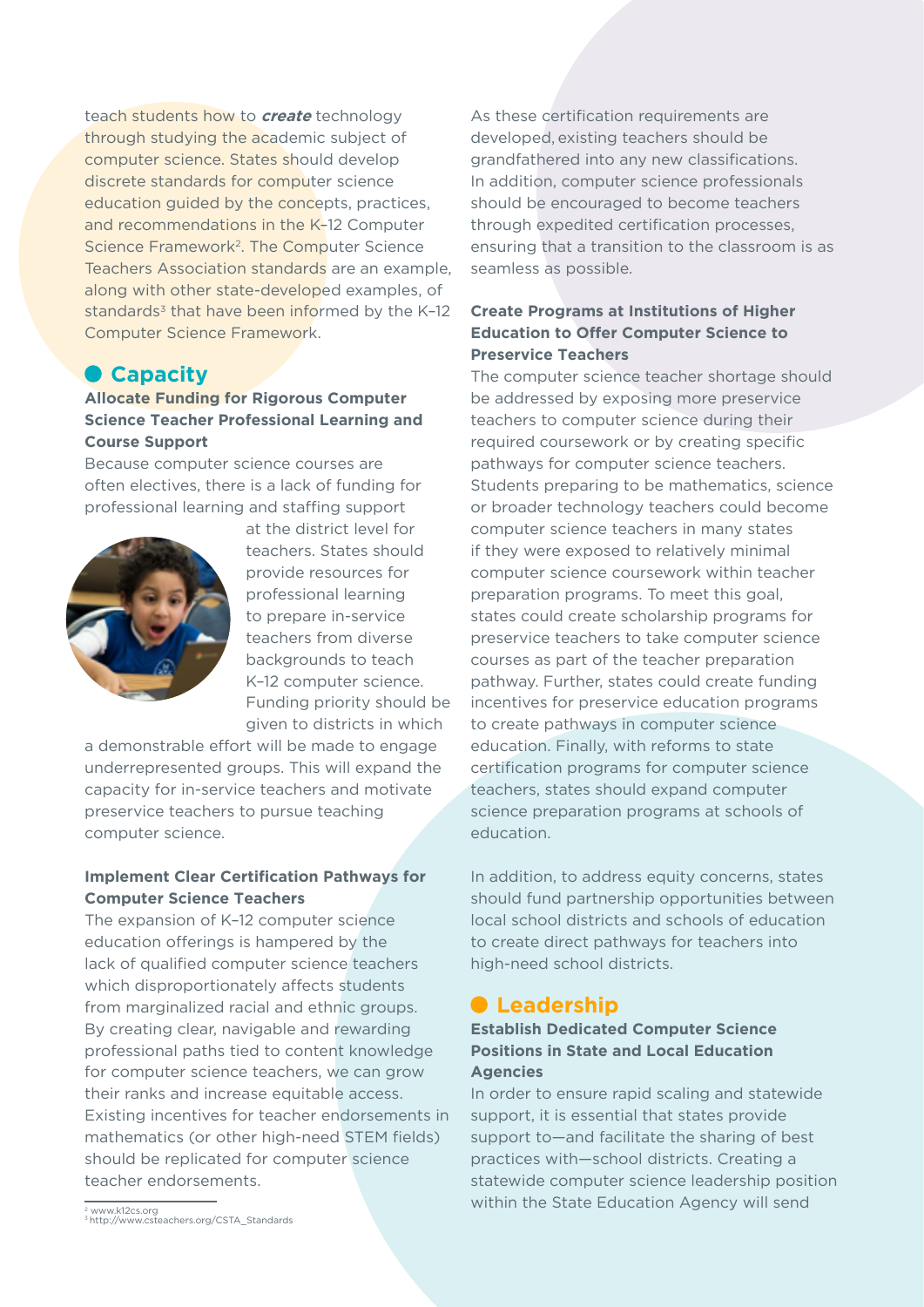a signal to schools that computer science is an important core offering needed for all levels of education. This position would promote the expansion of computer science in the state through new policies to help expand K–12 CS, professional learning of teachers, district engagement and capacity building, and community events. This position would also monitor the scaling process for issues of equitable access and diversity of students reached. In addition, to encourage districts' expansion of computer science offerings and professional learning for educators, states could encourage districts to provide funding for similar positions at the local level.

## **• Sustainability**

#### **Require All Secondary Schools to Offer Computer Science**

Most high schools don't offer computer science courses because states or local school districts have not prioritized this discipline. Students from marginalized racial and ethnic groups are less likely to attend a school that offers computer science4. Given the important role computer science plays in our economy and the world around us, ensuring all students have access to computer science in K–12 is critical. This should start early by embedding computer science in the K–5 curriculum, which could steer students toward computer science courses in middle and high school. At the high school level, states (where appropriate) should adopt policies that require schools to at least offer a computer science course based on rigorous standards to students, whether it be a remote course or an in-person course. This policy can't—and shouldn't—happen overnight; rather, schools and state education agencies should be given a five-year window to effectively plan and implement the provision of computer science to all secondary students.

## **Allow Computer Science to Satisfy a Core Graduation Requirement**

Currently, the majority of states have clear, publicly accessible policies allowing rigorous computer science courses to satisfy existing core high school graduation requirements. But many states still do not include computer science as a core course for graduation. Computer science should be a **flex credit**<sup>5</sup> that can substitute for a core requirement. States that count computer science as a core graduation requirement see 50% more enrollment in their AP Computer Science courses and increased participation from underrepresented minorities.<sup>6</sup>

## **Allow Computer Science to Satisfy an Admission Requirement at Institutions of Higher Education**

Admission policies for most colleges and universities do not include rigorous computer science courses as meeting the mathematics or science entrance requirements, which discourages students from taking such courses in secondary education—even if they count as a high school graduation requirement. Aligning these policies would incentivize students to explore computer science earlier, which is an important step in increasing diversity in the field. State leaders should work with institutions of higher education to ensure credit and articulation policies align with secondary school graduation requirements. Alternatively, higher education institutions could adopt policies that recommend students, particularly those planning on majoring in STEM fields, take computer science in high school.

See a comparison chart of these 9 policies by state at **www.bit.ly/9policies**

<sup>4</sup> http://changetheequation.org/blog/new-data-bridging-computer-science-access-gap-0<br><sup>5</sup> http://bit.ly/CSflex<br>© Review of 2012 AP Data on a per state basis for AP Computer Science and AP Calculus provided by the College Boa